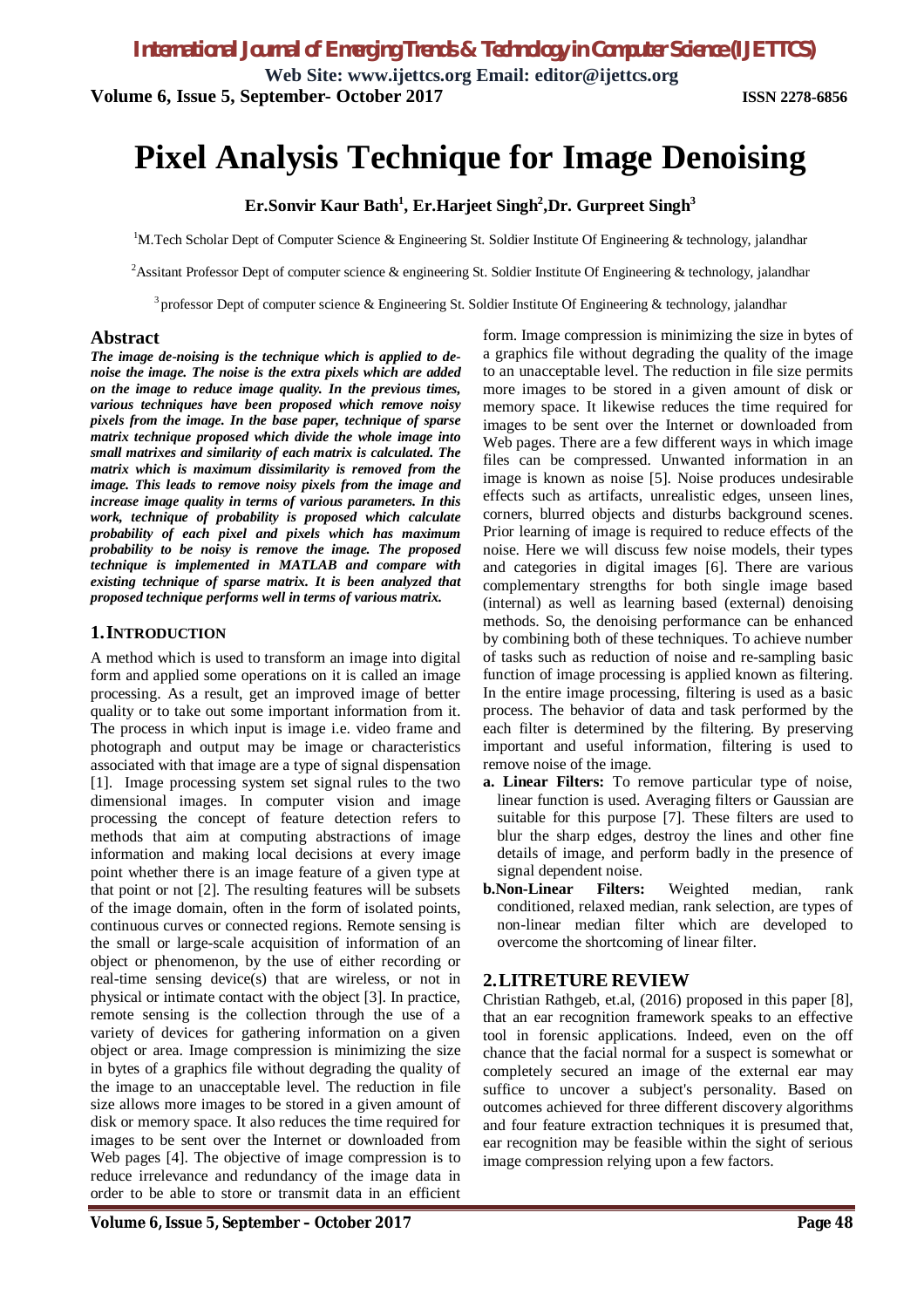**Web Site: www.ijettcs.org Email: editor@ijettcs.org**

## **Volume 6, Issue 5, September- October 2017 ISSN 2278-6856**

Ruiqin Xiong, et.al (2016) proposed in this paper [9], another picture denoising algorithm in view of adaptive signal modeling and regularization. It improves the quality of pictures by regularizing each picture patch utilizing bandwise distribution modeling in transform domain. The picture is at last restored by means of bandwise adaptive soft-thresholding, in light of a Laplacian approximation of the distribution of similar-patch group transform coefficients. Experimental results exhibit that the proposed plot outperforms a few best in class denoising techniques in both the objective and the perceptual qualities. Azam Karami, et.al (2016) presents [10], another lossy compression method for hyperspectral images that aims to optimally compress in both spatial and spectral spaces and all the while minimizes the impact of the compression on linear spectral un-mixing performance. To accomplish this, a nonnegative Tucker decomposition is connected. This decomposition is a function of three dimension parameters. The proposed algorithm achieves a superior performance (higher SNR variance and smaller MSE) in comparison with two state-of-the-art compression algorithms, particularly at high CRs. A fast approximate method that fixes the core tensor dimensions is introduced. Mansour Nejati, et.al, (2016) proposed this paper [11] that sparse representations over redundant dictionaries have shown to produce high quality results in different signal and image processing tasks. Based on the proposed ensemble model, the paper develops a new image compression algorithm utilizing boosted multiscale dictionaries learned in the wavelet domain. This algorithm is evaluated for compression of natural images. Test results demonstrate that the proposed algorithm has better rate distortion performance as compared with several competing compression methods including analytic and learned dictionary schemes. Miguel Hernandez-Cabronero, et.al (2015) discussed in this paper [12] that analysis techniques connected to DNA microarray images are under active development. The recently proposed Relative Quantizer (RQ) coder provides the most competitive lossy compression ratios while introducing just acceptable changes in the images. In this work, a progressive lossy-tolossless plan is presented to tackle this problem. Experiments indicate that the PRQ coder offers progressivity with lossless and lossy coding performance practically identical to the best techniques introduced, none of which is progressive. Younghee Kwon, et.al, (2015) proposed in [13], that improving the quality of debased images is a key problem in image processing, yet the breadth of the problem prompts to domain-specific approaches for tasks, for example, super-resolution and compression artifact removal. An efficient semi-local approximation scheme is proposed to large-scale Gaussian processes. This allows efficient learning of task-specific image enhancements from example images without reducing quality. This algorithm provides interesting conceptual insights, allows for high-quality image enhancement in different scenarios, and allows us to alter the degradation models efficiently since the training time is short.

### **3.RESEARCH METHODLOGY**

The weight based joint sparse representation technique is the efficient technique to remove noise from the image. In the weight based sparse representation technique two steps are mainly followed, in the first step technique of image registration is applied which will register the pixels of the image for processing. In the second phase the internal and external features of the image are processed for the image de-noising. In the proposed technique new step is added for the image de-nosing which is the probability step to find noisy pixels from the input image.

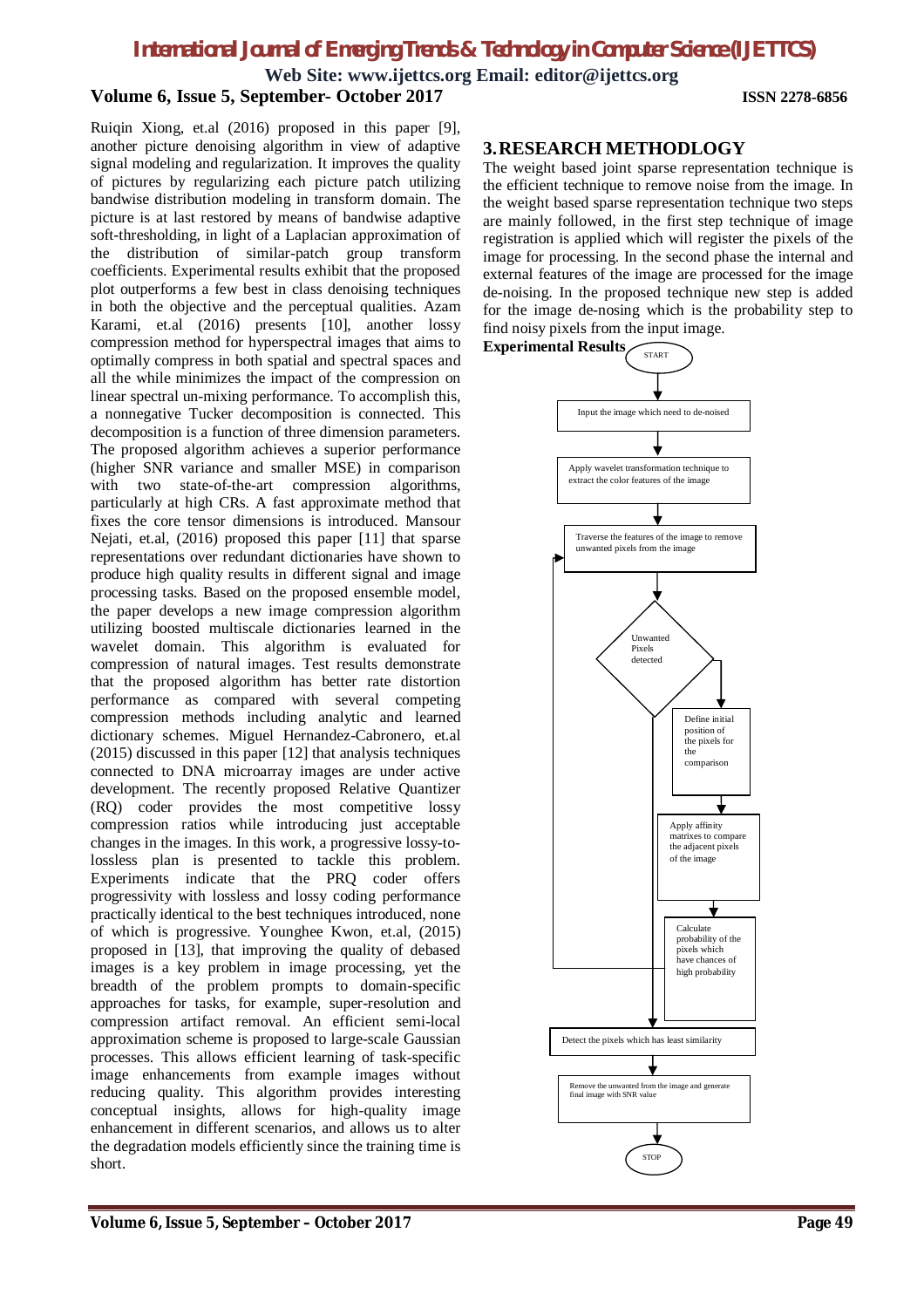**Web Site: www.ijettcs.org Email: editor@ijettcs.org Volume 6, Issue 5, September- October 2017 ISSN 2278-6856**



**Fig. 1** SNR comparison graph

As shown in figure 1, the comparison between the existing technique (WJSR) and proposed technique (Probability algorithm) is done on the basis of Parameter SNR. In this parameter shows the number of images along the y-axis and shows the performance of pixels along the x-axis.



**Fig. 2** MSE comparison

As shown in figure 2, the comparison between the existing technique (WJSR) and proposed technique (Probability algorithm) on the basis of Parameter MSE is depicted.



**Fig. 3** PSNR comparison

As shown in figure 3, the comparison between the existing technique (WJSR) and proposed technique (Probability algorithm) on the basis of Parameter PSNR is depicted. In this parameter shows the proposed technique is higher than the existing technique.



**Fig. 4** Execution time

As shown in figure 4, the comparison between the existing technique (WJSR) and proposed technique (Probability algorithm) is shown on the basis of Parameter Execution time. In this parameter the time will be shown in seconds. In this, the existing technique takes the more time as compared the proposed technique. The proposed technique takes less time and shows the better quality of the image.



**Fig. 5** Accuracy comparison

As shown in figure 5, the comparison between the existing technique (WJSR) and proposed technique (Probability algorithm) is given on the basis of Parameter Accuracy. Accuracy shows the quality of the image is true. In this parameter shows performance of the existing technique and the proposed technique.

## **4.CONCLUSION**

A method which is used to transform an image into digital form and applied some operations on it is called an image processing. As a result, get an improved image of better